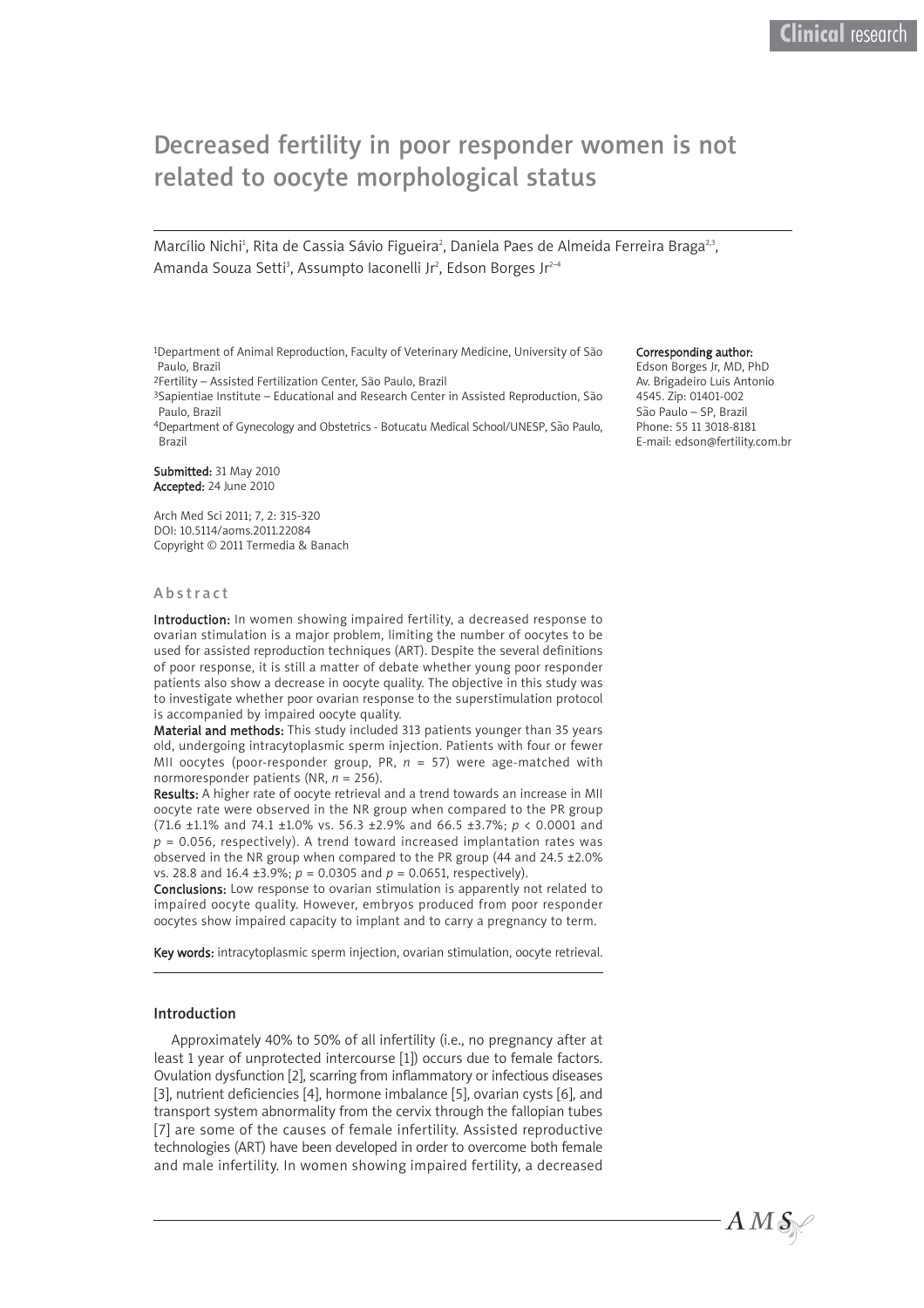response to ovarian stimulation, with incidence estimated to range from 9% to 24% [8-10], is a major problem, limiting the number of oocytes to be used for ART.

It is well known that ovarian poor response to stimulation protocols increases as women get older [10]. Furthermore, a decline in both oocyte quantity and quality is observed in older women (e.g.,  $> 35$ years old) [11]. On the other hand, in younger patients, a trend towards decreased fertility was observed when response to ovarian stimulation is impaired, despite no differences in ovarian reserve [12]. A hypothesis to explain such results is a decrease in oocyte quality. Despite the several definitions of poor response [12-16], it is still a matter of debate whether young poor responder patients also show a decrease in oocyte quality. The present study was performed in order to study whether ovarian response is related to decline in oocyte quality in women younger than 35 years old, avoiding the effect of age on oocyte quality.

#### Material and methods

#### Patients

Data of intracytoplasmic sperm injection (ICSI) cycles performed in 313 patients younger than 35 years old were included in this retrospective study. All cases of surgically retrieved sperm were excluded from the study. Patients were divided into those who produced four or less MII oocytes (poorresponder, PR group,  $n = 57$ ) after controlled ovarian stimulation (COS) and those in whom five or more oocytes were retrieved (normoresponder, NR group,  $n = 256$ ). Written informed consent was obtained, in which patients agreed to share the outcomes of their own cycles for research purposes, and the study was approved by the local institutional review board.

#### Ovarian stimulation and oocyte retrieval

Controlled ovarian stimulation was achieved by long pituitary down-regulation using a gonadotropin-releasing hormone agonist (GnRHa, Lupron Kit™, Abbott S.A Societé Française des Laboratoires, Paris, France) followed by ovarian stimulation with recombinant FSH (Gonal-F®, Serono, Geneve, Switzerland). The follicular dynamic was followed by ultrasound starting on day 4 of gonadotropin administration. When adequate follicular growth and serum oestradiol levels were observed, recombinant human chorionic gonadotrophin (r-hCG, Ovidrel™, Serono, Geneve, Switzerland) was administered to trigger final follicular maturation. Oocytes were collected 35 h after hCG administration by transvaginal ultrasound ovum pick-up.

Oocytes were stored in human tubal cultured medium (HTF, Irvine Scientific, Santa Ana, USA)

supplemented with 10% Human Synthetic Albumin (HSA, Irvine Scientific, Santa Ana, USA) covered with oil (Ovoil™, Vitrolife, Kungsbacka, Sweden) at 37°C in 6% CO<sub>2</sub> for 5 h, before cumulus cell removal. Cumulus cells were removed from the oocytes by placement of HEPES-buffered medium containing hyaluronidase (80 IU/ml Irvine Scientific, Santa Ana, USA). The remaining surrounding cumulus cells were then removed by gently pipetting with a handdrawn Pasteur pipette (Humagen Fertility Diagnostics, Charlottesville, USA).

#### Preparation of oocytes and morphology assessment

Retrieved oocytes were maintained in human tubal cultured medium (HTF, Irvine Scientific, Santa Ana, USA) supplemented with 10% Human Synthetic Albumin (HSA, Irvine Scientific, Santa Ana, USA) covered with mineral oil (OvoilTM Vitrolife) for 2-3 h before cumulus cell removal. Surrounding cumulus cells were removed with exposure to a HEPES-buffered medium containing hyaluronidase (80 IU/ml, Irvine Scientific, Santa Ana, USA). The remaining cumulus cells were then mechanically removed by gently pipetting with a hand-drawn Pasteur pipette (Humagen Fertility Diagnostics, Charlottesville, USA). Oocyte morphology was assessed using an inverted Nikon Diaphot microscope (Eclipse TE 300; Nikon®, Tokyo, Japan) with a Hoffmann modulation contrast system under 400× magnification, just before sperm injection (3-4 h after retrieval). The following extracytoplasmic (EC) and intracytoplasmic (IC) morphological abnormalities of the oocyte were recorded: (i) large perivitelline space size (EC), (ii) perivitelline space granularity (EC), (iii) fragmented first polar body (EC), (iv) increased cytoplasmic granularity (IC; dark centre or homogeneous), (v) smooth endoplasmic reticulum clusters (IC) and (vi) vacuoles in the ooplasm (IC). Normal oocytes showed clear cytoplasm with uniform texture and homogeneous fine granularity that did not contain inclusions, a small perivitelline space without granularity, and a single unfragmented first polar body (Veeck 1988).

#### Intracytoplasmic sperm injection procedure

Intracytoplasmic sperm injection was performed in MII oocytes according to the technique described by Palermo *et al.* [17]. Oocytes were transferred into the micro-injection dish, prepared with drops of HEPES-buffered HTF (Irvine Scientific, Santa Ana, USA) covered under oil and placed on a heated stage of an inverted microscope. Approximately 16 h after ICSI, fertilization was confirmed by the presence of two pronuclei and the extrusion of the second polar body. Embryos were kept in a 50 μl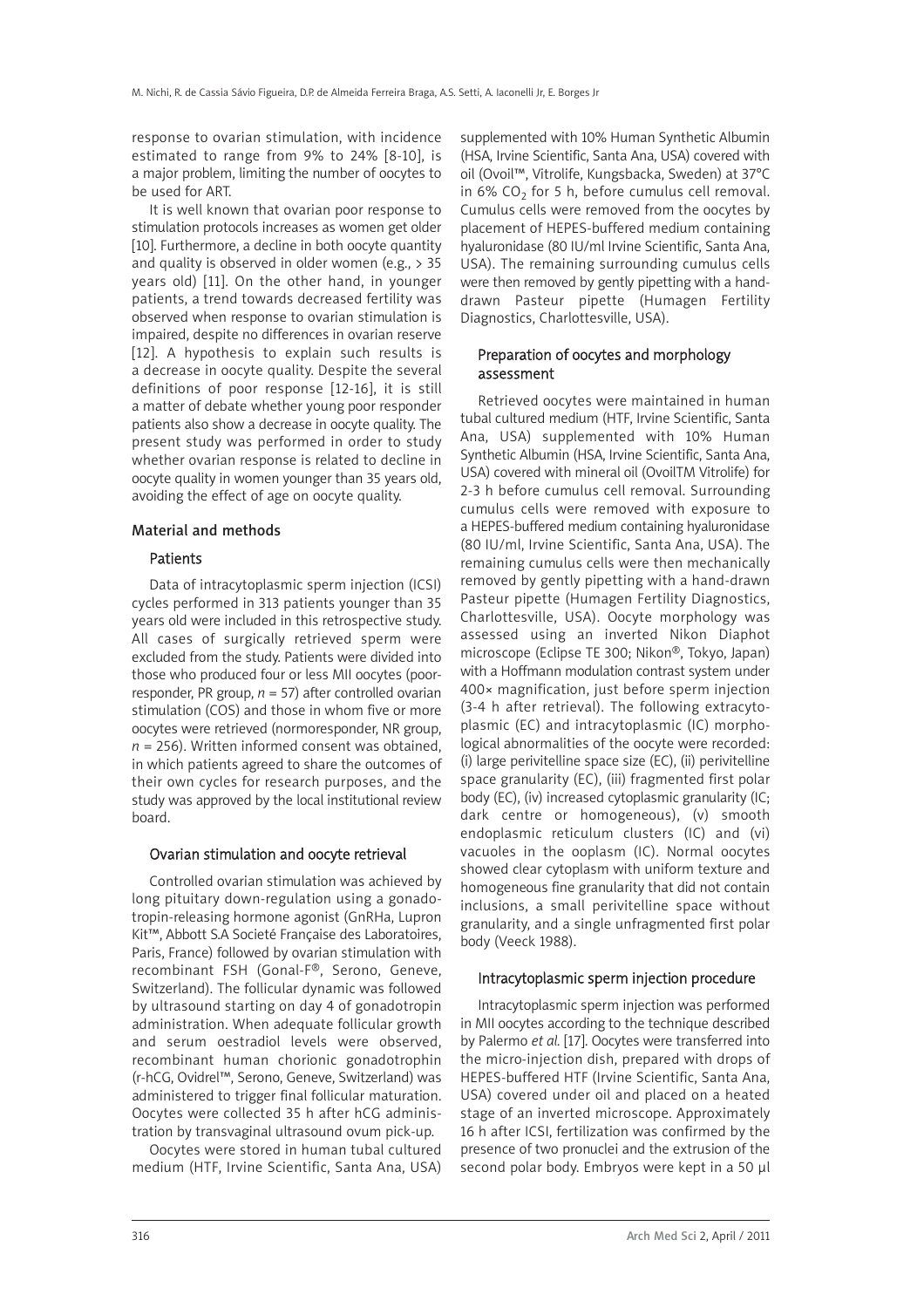drop of HTF medium supplemented with 10% HAS under oil, in a humidified atmosphere of 5%  $CO<sub>2</sub>$  in air, at 37°C, until transfer. Embryo transfer was performed on the third day of development.

# Clinical follow-up

Serum β-hCG levels were assessed for the first time 12 days after replacement of the embryos. Clinical pregnancy was defined when a transvaginal ultrasound scan, performed 3-4 weeks after embryo transfer, revealed the presence of a gestational sac. To calculate the implantation rate, the number of gestational sacs was divided by the number of embryos transferred. Miscarriage was defined as spontaneous abortion before 20 weeks' gestation.

### Data analysis

The two groups were compared with regard to: (i) age; (ii) oocyte yield (no. of retrieved oocytes/no. follicles); (iii) metaphase II oocyte rate (MII oocytes/total number of retrieved oocytes); (iv) percentage of extracytoplasmic (i.e., large perivitelline space size, perivitelline space granularity, and fragmented first polar body) and intracytoplasmic (i.e., increased cytoplasmic granularity, smooth endoplasmic reticulum clusters, and vacuoles in the ooplasm); (v) percentage of high quality embryos on the third day of development (no. of high quality embryos/no. of fertilized MII oocytes); (vi) pregnancy rate; (vii) implantation, and (viii) miscarriage rates.

High quality embryos were defined as those showing 6-8 cells on the third day of development, less than 15% fragmentation, symmetric blastomeres, absence of multinucleation, and absence of zona pellucida dysmorphism.

# Statistical analysis

Results were expressed as mean ± standard error for numeric variables, while proportions (%) were used for categorical variables. Mean values were compared by Student's *t* parametric test or Mann-Whitney non-parametric test, according to

Gaussian distribution and variance homogeneity. Proportions were compared by the  $\gamma^2$  or Fisher exact test, only when the expected frequency was five or less. Results were considered to be significant at the 5% critical level (*p* < 0.05). Data analysis was carried out using SAS System for Windows.

### Results

Poor responder patients showed higher age than the normal responders (NR: 30.4 ±0.2 vs. PR: 31.7  $\pm$ 0.3,  $p = 0.0324$ ). Furthermore, despite similar duration of gonadotrophin stimulation in the two groups, significantly increased doses of gonadotrophins were used in the PR group. Oestradiol concentration on the day of hCG and oocyte yield were significantly lower in the PR group (Table I).

Oocyte retrieval rate was significantly lower for the PR group than for the NR group (56.3 ±2.9 vs. 71.6 ±1.1, respectively, *p* < 0.0001, Table I). Similarly, a trend for a difference was found when comparing MII oocytes rates among groups (PR: 66.5 ±0.3.7 vs.  $74.1 \pm 1.0, p = 0.056$ .

Regarding oocyte morphological abnormalities, the PR group showed a higher percentage of oocytes showing a large perivitelline space when compared to the NR group  $(31.8 \pm 4.7 \text{ vs. } 21.5 \pm 1.8\%$ , respectively; *p* = 0.0202). No differences were found between groups regarding the remaining oocyte morphological abnormalities (Table II).

Despite the fact that no differences were found among groups in the rate of high quality embryos (PR: 49.7 ±5.3 vs. NR: 50.3 ±1.9, *p* = 0.9135), the pregnancy rate was significantly different (PR: 28.8 vs. NR: 44%, *p* = 0.0305, Table III). A trend towards a higher implantation rate was found in normal responder patients when compared to poor responders (24.5  $\pm$ 2.0 vs. 16.4  $\pm$ 3.9, respectively,  $p = 0.0651$ . Table III).

# Discussion

There is no universal definition of poor responder. Numbers of mature follicles noted on

Table I. Stimulation cycle characteristics in a group of poor responder patients younger than 35 years (PR group) compared with age-matched normoresponders (NR group)

|                                                   | Study group      |                  | Value of p |
|---------------------------------------------------|------------------|------------------|------------|
|                                                   | $PR (n = 57)$    | $NR (n = 256)$   |            |
| Age [years]                                       | $31.7 + 0.3$     | $30.4 + 0.2$     | 0.0324     |
| Total gonadotrophin dose [IU]                     | $2318.1 + 117.4$ | $2023.8 + 43.8$  | 0.0211     |
| Oestradiol on day of hCG [pg/ml]                  | $388.7 + 76.8$   | $1022.74 + 95.9$ | 0.0020     |
| No. of retrieved oocytes/No. of follicles [%]     | $56.3 + 2.9$     | $71.6 \pm 1.1$   | < 0.0001   |
| MII oocytes/total number of retrieved oocytes [%] | $66.5 + 3.7$     | $74.1 + 1.0$     | 0.0546     |

*Values expressed as mean ± SEM, unless otherwise noted. Student's t-test*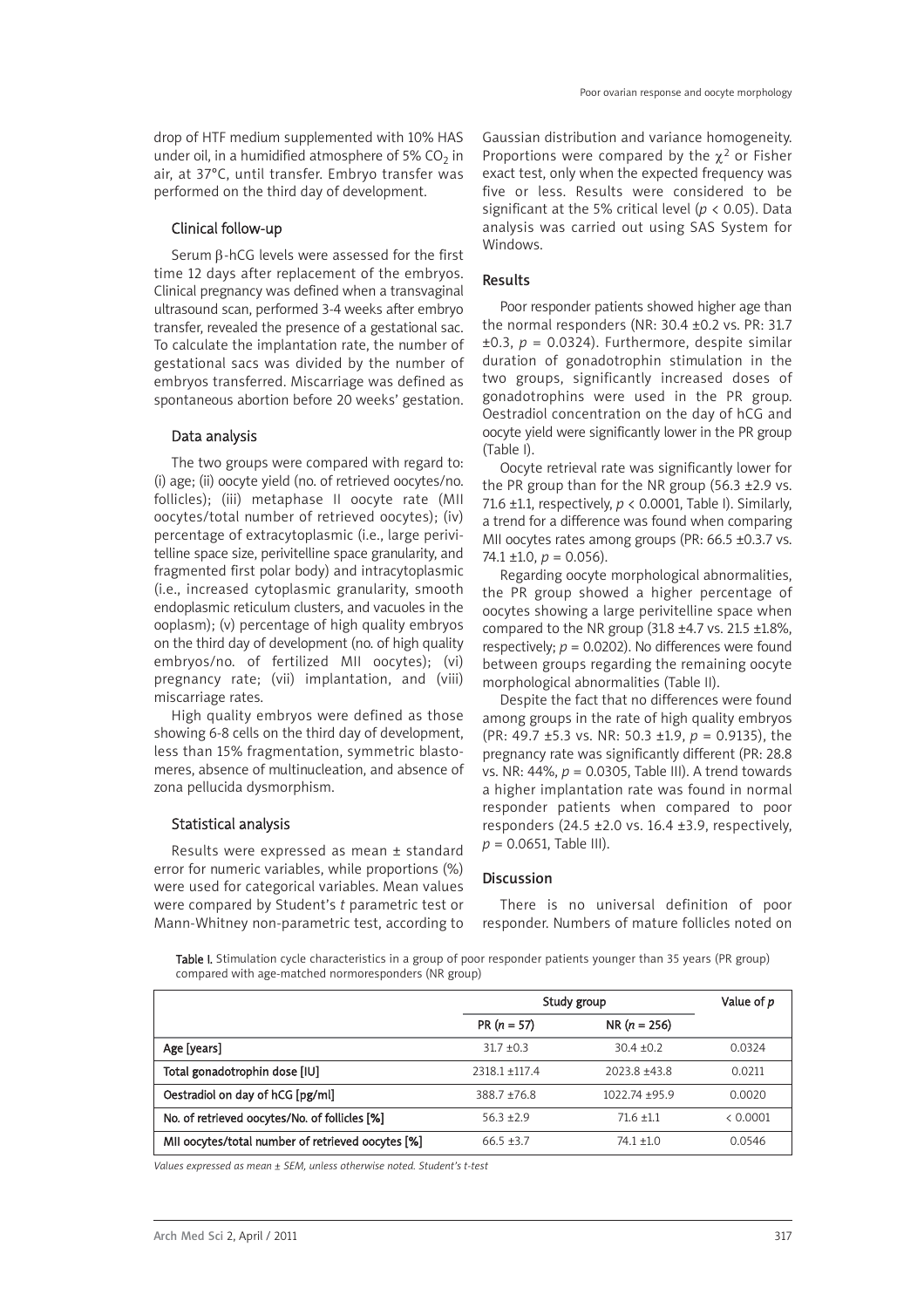|                                       | Study group   |                | Value of p |
|---------------------------------------|---------------|----------------|------------|
|                                       | $PR (n = 57)$ | $NR (n = 256)$ |            |
| Large perivitelline space size        | $31.8 + 4.7$  | $21.5 + 1.8$   | 0.0202     |
| Perivitelline space granularity       | $33.7 + 4.7$  | $36.1 + 2.2$   | 0.6423     |
| Fragmented first polar body           | $26.8 + 4.3$  | $31.7 + 2.0$   | 0.2864     |
| Increased cytoplasmic granularity     | $61.3 + 5.4$  | $66.1 + 2.5$   | 0.3975     |
| Smooth endoplasmic reticulum clusters | $8.0 + 3.0$   | $6.8 \pm 1.2$  | 0.7025     |
| Vacuoles in the ooplasm               | $3.1 + 1.5$   | $3.3 + 0.6$    | 0.8617     |

Table II. Effect of ovarian response (poor vs. normal) on oocyte morphology of patients younger than 35 years

*Values expressed as mean ± SEM, unless otherwise noted, Student's t-test*

Table III. Intracytoplasmic sperm injection cycle outcomes in a group of poor responder patients younger than 35 years (PR group) compared with age-matched normoresponders

|                              | Study group   |                | Value of p          |
|------------------------------|---------------|----------------|---------------------|
|                              | $PR (n = 57)$ | $NR (n = 256)$ |                     |
| Rate of high quality embryos | $49.7 + 5.3$  | $50.3 + 1.9$   | 0.9135a             |
| Pregnancy rate               | 28.8          | 44             | 0.0305 <sup>b</sup> |
| Implantation rate            | $16.4 + 3.9$  | $24.5 + 2.0$   | 0.0651a             |
| Abortion rate                | 10.1          | 6.2            | 0.2933 <sup>b</sup> |

*Values are percentages. aStudent's t-test, bFisher exact test*

ultrasound [13], high basal FSH levels in the early follicular phase [16], cumulative dose or days of gonadotropin requirements in a prior cycle [18], and numbers of mature oocytes obtained [19] have been used. In the present experiment, a reduced number of MII oocytes (e.g., less than 5) was used to define poor response to ovarian stimulation. Hellberg *et al.* [20], verified that women showing less than four retrieved oocytes showed a significant decrease in pregnancy rate following IVF. Furthermore, according to Arnot *et al.* [21], IVF success is significantly related to the number of oocytes retrieved. Therefore, women showing a limited number of oocytes following ovum pick-up, especially MII oocytes, present impaired embryo production and, therefore, decreased chances of pregnancy.

Studies indicate the deleterious influence of age on oocyte yield and quality. In fact, older women (above 35 years old) present a reduction in follicular diameter when compared to younger women, suggesting that only larger follicles are generally recruited in the beginning of reproductive life, and as women get older the remaining follicles show a decrease not only in diameter but in quality as well [22]. The limit of 35 years old has been widely used in studies concerning the effect of age on assisted reproduction outcome. In the present study, even in women younger than 35 years old, women in the poor responder group were statistically older than women in the normal responder group, indicating that the age of 35 years may not be ideal to study the influence of age on ovarian response to stimulation.

Besides showing a lower number of oocytes retrieved, the rates of oocyte retrieval and MII oocyte retrieved was also lower in poor responder women. Similar results were obtained by Younis *et al.* [23]; 14% of patients showed a decrease in oocyte retrieval rate. A hypothesis to explain such results would be the presence and aspiration of a significant number of small follicles, which may not contain eggs capable of collection, such as those observed in polycystic ovary syndrome [24]. Further studies are necessary to confirm this hypothesis.

In order to be considered morphologically normal, an MII oocyte should present a round, even shape, cytoplasm with homogeneous granularity, a small perivitelline space with no debris, and a transparent zona pellucida (ZP) [25]. The detailed analysis of oocyte morphological status during the IVF cycle is impaired by the surrounding cumulus cells. On the other hand, cumulus cells are removed when employing ICSI allowing the visualization of morphological structure and nuclear maturity. Furthermore, the impact of oocyte morphology on fertility when using IVF/ICSI is a matter of debate [26]. In the present experiment, the group of poor responder patients showed increased percentages of large perivitelline space. This was accompanied by a significant decrease in pregnancy rate and a trend towards impaired embryo implantation. This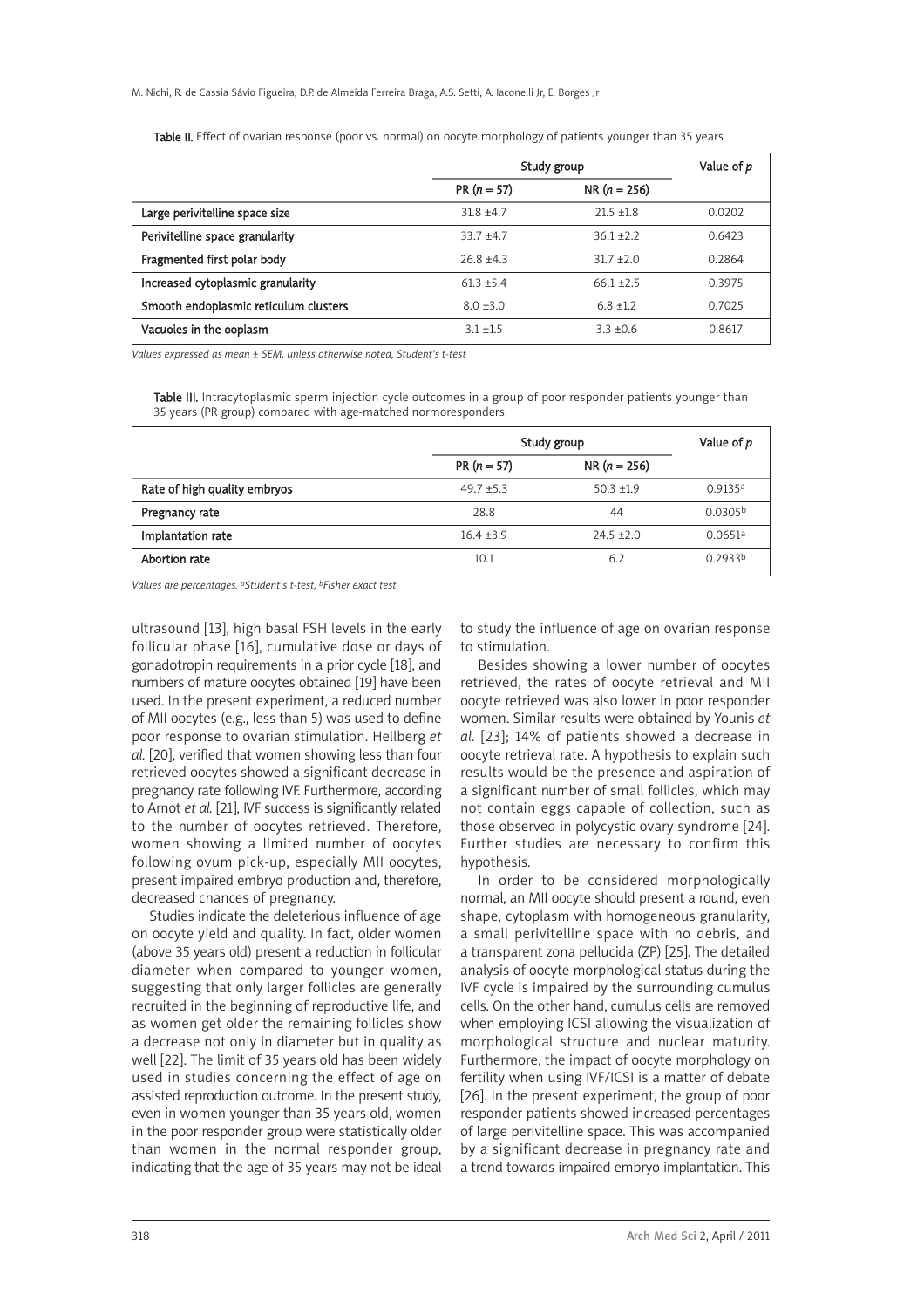morphological abnormality may affect oocyte survival [27, 28] and fertilization rate after insemination by ICSI [29]. This feature seems to reflect an over-maturity of the oocytes at the moment of ICSI [30]. However, different studies have failed to find a correlation between size and shape of the perivitelline space and fertilization rate and embryo development [31, 32]. The negative effect of this morphology may be related to its extent and to the simultaneous presence of other abnormalities, such as non-nucleated fragments. However, in the present study when scores of abnormalities were considered (i.e., score 1: one abnormality; score 2: two abnormalities; score 3: three abnormalities), no differences were found between groups (data not shown), indicating that poor capacity of embryos produced from poor responder patients is not related to the number of morphological abnormalities found in the oocytes. However, further studies are necessary to evaluate the competence of embryos produced from oocytes showing a large perivitelline space.

Despite the higher number of available embryos in the NR group, which may have influenced pregnancy rates by limiting the selection for transfer, the trend towards a higher implantation rate indicates that embryos collected from poor responder patients may present impaired biological capacity.

In conclusion, our results suggest that although apparently high quality embryos may be produced in women showing poor response to ovarian stimulation, care must be taken regarding the possibility of pregnancy being carried to term in such patients.

#### References

- 1. WHO, Infertility: a tabulation of available data on prevalence of primary and secondary infertility. Programme on Maternal and Child Health and Family Planning, Division of Family Health. World Health Organization, Geneva 1991.
- 2. Devoto L, et al. Human corpus luteum physiology and the luteal-phase dysfunction associated with ovarian stimulation. Reprod Biomed Online 2009; 18 Suppl 2: 19-24.
- 3. Hillis SD, Joesoef R, Marchbanks PA, et al. Delayed care of pelvic inflammatory disease as a risk factor for impaired fertility. Am J Obstet Gynecol 1993; 168: 1503-9.
- 4. Tata LJ, Card TR, Logan RF, et al. Fertility and pregnancyrelated events in women with celiac disease: a population-based cohort study. Gastroenterology 2005; 128: 849-55.
- 5. Dierich A, Sairam MR, Monaco L, et al. Impairing folliclestimulating hormone (FSH) signaling in vivo: targeted disruption of the FSH receptor leads to aberrant gametogenesis and hormonal imbalance. Proc Natl Acad Sci U S A 1998; 95: 13612-7.
- 6. Benaglia L, Somigliana E, Vercellini P, Abbiati A, Ragni G, Fedele L. Endometriotic ovarian cysts negatively affect

the rate of spontaneous ovulation. Hum Reprod 2009; 24: 2183-6.

- 7. McQueen D, McKillop JH, Gray HW, Bessent RG, Black WP. Investigation of tubal infertility by radionuclide migration. Hum Reprod 1991; 6: 529-32.
- 8. Ben-Rafael Z, Bider D, Dan U, et al. Combined gonadotropin releasing hormone agonist/human menopausal gonadotropin therapy (GnRH-a/hMG) in normal, high, and poor responders to hMG. J In Vitro Fert Embryo Transf 1991; 8: 33-6.
- 9. Jenkins JM, Davies DW, Devonport H, et al. Comparison of 'poor' responders with 'good' responders using a standard buserelin/human menopausal gonadotrophin regime for in-vitro fertilization. Hum Reprod 1991; 6: 918-21.
- 10. Surrey ES, Schoolcraft WB. Evaluating strategies for improving ovarian response of the poor responder undergoing assisted reproductive techniques. Fertil Steril 2000; 73: 667-76.
- 11. te Velde ER, Pearson PL. The variability of female reproductive ageing. Hum Reprod Update 2002; 8: 141-54.
- 12. Figueira Rde C, Braga DP, Nichi M, et al. Poor ovarian response in patients younger than 35 years: is it also a qualitative decline in ovarian function? Hum Fertil (Camb) 2009; 12: 160-5.
- 13. Busacca M, Fusi FM, Brigante C, et al. Use of growth hormone-releasing factor in ovulation induction in poor responders. J Reprod Med 1996; 41: 699-703.
- 14. Feldberg D, Farhi J, Ashkenazi J, et al. Minidose gonadotropin-releasing hormone agonist is the treatment of choice in poor responders with high follicle-stimulating hormone levels. Fertil Steril 1994; 62: 343-6.
- 15. Hughes SM, et al. A double-blind cross-over controlled study to evaluate the effect of human biosynthetic growth hormone on ovarian stimulation in previous poor responders to in-vitro fertilization. Hum Reprod 1994; 9: 13-8.
- 16. Karande V, Morris R, Rinehart J, et al. Limited success using the "flare" protocol in poor responders in cycles with low basal follicle-stimulating hormone levels during in vitro fertilization. Fertil Steril 1997; 67: 900-3.
- 17. Palermo G, Joris H, Devroey P, Van Steirteghem AC. Pregnancies after intracytoplasmic injection of single spermatozoon into an oocyte. Lancet 1992; 340: 17-8.
- 18. Hofmann GE, Toner JP, Muasher SJ, et al. High-dose follicle-stimulating hormone (FSH) ovarian stimulation in low-responder patients for in vitro fertilization. J In Vitro Fert Embryo Transf 1989; 6: 285-9.
- 19. Rombauts L, Suikkari AM, MacLachlan V, Trounson AO, Healy DL. Recruitment of follicles by recombinant human follicle-stimulating hormone commencing in the luteal phase of the ovarian cycle. Fertil Steril 1998; 69: 665-9.
- 20. Hellberg D, Waldenstrom U, Nilsson S. Defining a poor responder in in vitro fertilization. Fertil Steril 2004; 82: 488-90.
- 21. Arnot AM, Vandekerckhove P, DeBono MA, Rutherford AJ. Follicular volume and number during in-vitro fertilization: association with oocyte developmental capacity and pregnancy rate. Hum Reprod 1995; 10: 256-61.
- 22. Westergaard CG, Byskov AG, Andersen CY. Morphometric characteristics of the primordial to primary follicle transition in the human ovary in relation to age. Hum Reprod 2007; 22: 2225-31.
- 23. Younis JS, Skournik A, Radin O, Haddad S, Bar-Ami S, Ben-Ami M. Poor oocyte retrieval is a manifestation of low ovarian reserve. Fertil Steril 2005; 83: 504-7.
- 24. Adams J, Polson DW, Abdulwahid N, et al. Multifollicular ovaries: clinical and endocrine features and response to